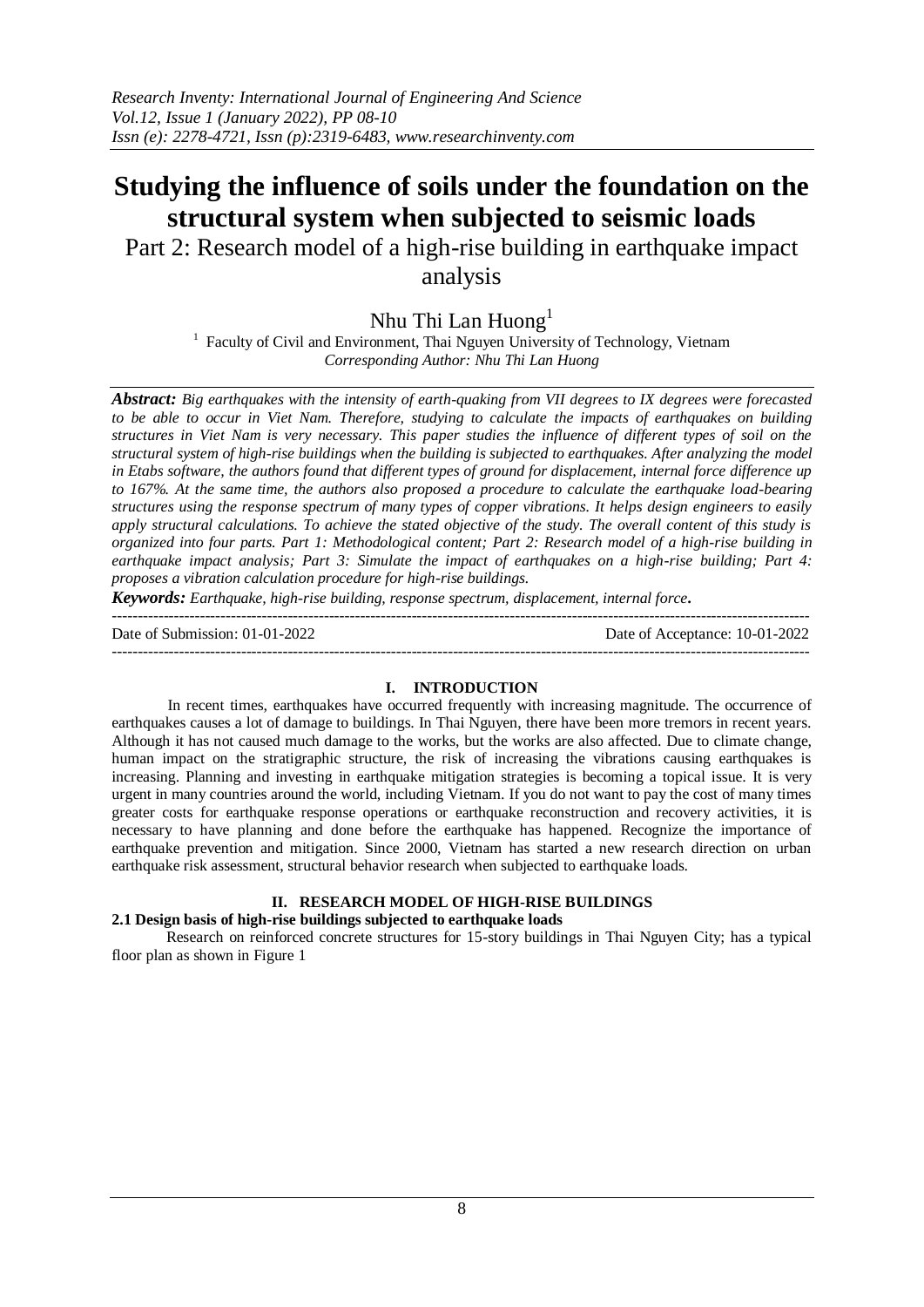*Studying The Influence Of Soils Under The Foundation On The Structural System When ..*





*Figure 2.* Building structure model in ETABS

**Materials:** Reinforced Concrete; Using durable grade concrete B25. Height of each floor:  $h_f = 3.3$  (m); distance from foundation beam to foundation surface 1.5 (m).

Section: Floor S1 (120 mm), S2 (100 mm); Core thickness δ= 250 mm; Beams D1,2,3 (250x400) mm, D4 (250x550) mm; Column C1 (300x600) mm, Column C2 (300x700) mm.

## **Calculated load:**

- Static loads due to the weight of the structure itself: Floors, beams, columns, walls, declared for ETABS v9.2 software to calculate automatically.